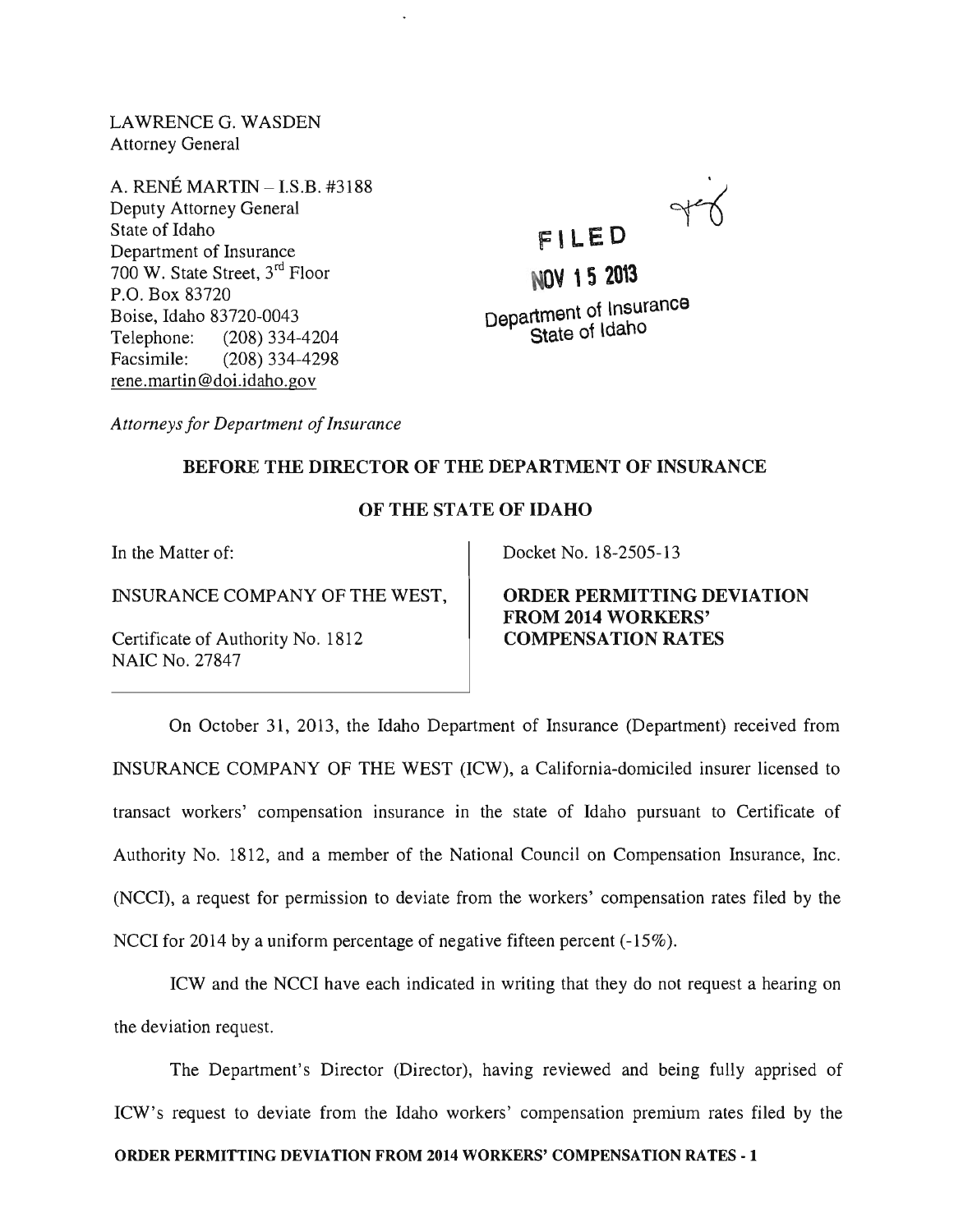NCCI for 2014, and the requirements of Idaho Code § 41-1614, has determined that the requested rate deviation is justified.

NOW, THEREFORE, IT IS HEREBY ORDERED, pursuant to Idaho Code § 41-1614, that ICW's request for a uniform percentage deviation of negative fifteen percent (-15%) from the workers' compensation rates filed by the NCCI for 2014, exclusive of terrorism rates, is GRANTED. This deviation from the Idaho workers' compensation premium rates filed by the NCCI for 2014 shall take effect on January 1, 2014, and shall remain in effect for one year from that date unless terminated sooner with the approval of the Director.

DATED this  $16<sup>Th</sup>$  day of November, 2013.

STATE OF IDAHO DEPARTMENT OF INSURANCE

Ulay/ed

Director